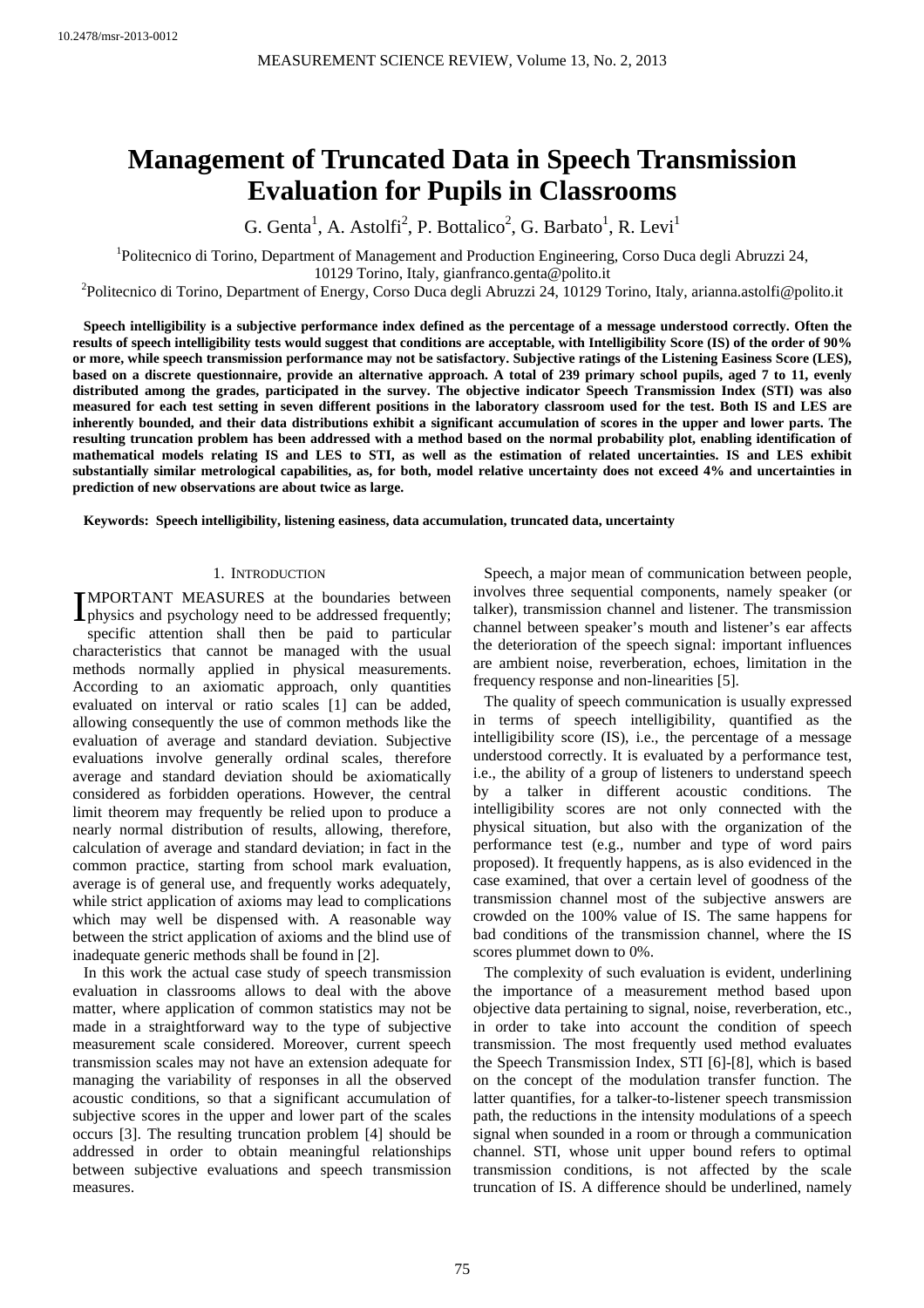that IS is a direct evaluation of intelligibility, while STI refers to the capability of the transmission channel. Other methods, directly related to intelligibility, were therefore studied in order to avoid the problem of saturation of IS.

Sato et al. [9] proposed, as an alternative approach, the subjective rating of the "listening difficulty" of speech recognition. It is based upon a discrete subjective scale, from 1 to 4 [10]-[12], and calculated as the percentage of the sum of the difficulty responses "2", "3" to "4" (i.e., except "1" – not difficult). Listening difficulty ratings result in an ordinal scale from 0% to 100%, but, again, the values of 0% (perfect speech transmission performance) and 100% (worst performance) do not correspond to physical limits, therefore they also may suffer the same problem of saturation evidenced for IS. It should be noted that listening difficulty ratings decrease for conditions with improved speech transmission, contrary to IS.

Listening difficulty can be turned into its contrary "listening easiness" and its computational method changes in order to make it increasing with improved speech transmission conditions, as shown below in the paper.

To sum up, three methods have been proposed by standards or scientific literature in order to evaluate speech transmission: the Speech Intelligibility Score (IS) that comes from a performance test, the listening difficulty score that comes from a subjective personal evaluation, more dependent on the typical vagaries of human judgment, and the Speech Transmission Index (STI) that is an objective method. Advantages and disadvantages of the three methods may be summarized as follows: IS and listening difficulty are aimed at a direct evaluation of the effects of speech transmission conditions, but require the answers of a jury of adequate size. STI, based on instrumental measurement, is generally applicable, but evaluates the channel transmission characteristics and not directly the intelligibility performances, requiring therefore the use of specific correlation functions. A rough relationship, valid only for adults, is given in the ISO Standard 9921 [5] by a conventional five level scale: "Bad" speech intelligibility entails an STI lower than 0.30, "Poor" between 0.30-0.45, "Fair" between 0.45-0.60, "Good" between 0.60-0.75, while an "Excellent" rating corresponds to an STI exceeding 0.75.

An analysis of such main metrological characteristics as resolution and reproducibility of the three methods shows that the five level scale does not properly represent the real capability of IS and listening difficulty. Some researchers therefore identify the above functions with mathematical models, which should also include the relevant model uncertainty.

Relationships between IS and STI have been recently given for pupils of age ranging from 7 to 11 years ([3], [13], [14]). The present work is based on the previous research described in [3], where the influence of different room acoustics and types of noise were experimentally investigated in four primary schools.

The case study concerns a primary school where speech intelligibility score and the listening easiness score were obtained in a laboratory classroom. Pupils of different classes, from grade 2 to grade 5, were tested there with different noises and various speech and noise levels in order

to cover a wide range of A-weighted speech-to-noise level differences  $(S/N(A))$ . STI was also measured for each test setting in seven different positions in the classroom, and the results correlated with speech intelligibility scores and listening easiness scores.

## 2. CASE STUDY

The study involved a primary school in Turin (Italy) located in a quiet residential area. The school, designed at the end of the nineteenth century, is characterized by classrooms with high ceilings and large windows. In the classroom (4.9 m height and a volume of  $245 \text{ m}^3$ ) selected as a laboratory, speech intelligibility and listening easiness tests and acoustical measurements were carried out by rotating classes from grades 2, 3, 4 and 5 (nominally 7, 8, 9 and 10 year olds). The walls were plastered and the floor was covered with ceramic tiles, while the ceiling was covered with acoustical plaster. The number of pupils in the lab-classroom during the tests ranged from 15 to 20, and the average occupied reverberation time, for combined 500 Hz and 1 kHz octave bands and over microphone positions, was 0.74 s (st. dev. 0.01) [3].

## *A. Speech intelligibility and listening easiness tests*

A Diagnostic Rhyme Test, DRT, used as the speech intelligibility test ([15], [16]), consists of 105 bisyllabic word pairs in the Italian language, given in rhyme, in which the initial consonant is changed in order to evaluate different phonetic characteristics. Some of the items are nonsense words for the pupils. A total of 15 tests, each composed of 7 word pairs in rhyme, one for each phonetic category, were obtained from the word list. Each word was presented in a carrier phrase randomly chosen from a set of eight. The pupils heard one word at a time and marked the answering sheet by indicating which of the two words they thought was correct and, immediately after marking the word, they rated the listening easiness on a 5-point scale labeled with the descriptors: "very difficult", "difficult", "fairly easy", "easy" and "definitely easy".

## *B. Measurement set-up and equipment*

Test sentences were recorded by a female talker in an anechoic room (above 250 Hz), reflection free and with negligible noise. The DRTs were administered to the pupils sitting in their normal positions in the lab-classroom, listening to the recorded sentences from the B&K 4128 Head and Torso Simulator (HATS) located at the teacher's desk.

Typical kinds of classroom noise were presented to each class at different levels during the tests. A typical traffic noise sample, recorded next to a busy street, was reproduced using a digital audio player and a loudspeaker (B&K mod. 4224). Classroom babble, fan-coil and impact noise were recorded in a dead and occupied room and reproduced by means of an omni-directional source (B&K mod. 4296).

The measurement set-up of the laboratory classroom is shown in Fig.1. The HATS was located at the teacher's position and oriented towards the pupils' seating area. The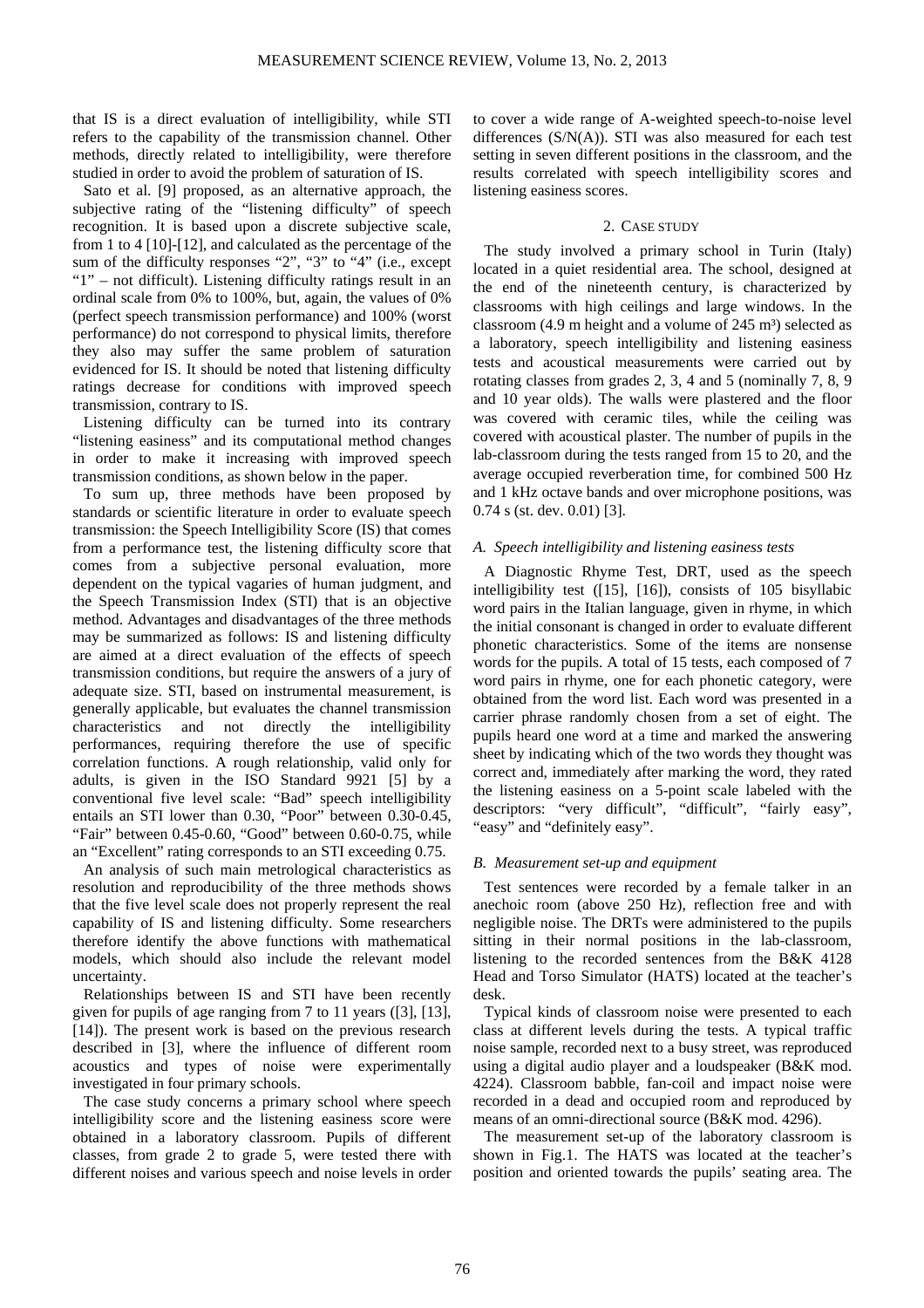loudspeaker, for traffic noise emission, was placed outside the school and oriented towards the lab-classroom. The omni-directional source was placed in the center of the classroom at 1.3 m above the floor.

The acquisition system consisted of 7 omni-directional microphones (ECM 8000) connected through an amplifier to 7 sound card inputs (Echo Audiofire 8), linked to a PC.

A receiver was positioned 1 m away from the source's mouth and six others were positioned at representative students' seats, uniformly distributed over the seating area. The receiver in front of the source's mouth was placed at mouth height, 1.5 m above the floor, while the other receivers were placed at ear height of the seated pupils, 1.1 m above the floor.



Fig.1. Laboratory classroom and position of measurement setup.

## *C. Test administration and measurement procedure*

Each class spent approximately 45 minutes in the laboratory classroom. After a brief explanation of the experiment and a period in which the pupils filled in their data sheets, each child was given a set of eight sheets, each corresponding to a different test. Test administration and measurement of STI were carried out in the same work session.

Distortions in the time domain (e.g., echoes and reverberation), noise interference and non-linear distortions may degrade the fluctuating speech signal and reduce the intelligibility. This is modeled in the STI measurement which determines the degree to which the intensity envelope of the speech signal is affected by a transmission channel. By using *AURORA* 4.2 [17] the impulse response was acquired as well as the speech and the noise levels, the modulation transfer function derived from which the STI was subsequently calculated.

With the pupils sitting quietly, the impulse response was measured at the seven points by means of an exponential sweep signal [18] emitted by the HATS. The eight intelligibility tests were then administered with the different noises in a random order among the classes in order to prevent effects, such as tiredness or a decrease in concentration, from affecting the same noise.

A special sentence, composed of one carrier phrase and a sequence of seven words without pauses, was edited and recorded for the speech level measurement in order to have a continuous speech sample. The overall A-weighted level difference between the special sentence and each single test without pauses was under 1 dB.

The special sentence was emitted by the HATS and recorded for each class at the end of the session with the pupils sitting quietly. In order to minimize the influence of noise on the signal recording, speech level at each measurement location was checked to exceed the noise level by at least 6-10 dB for each octave-band from 125 Hz to 8 kHz.

As a general rule, all the tests were administered with the same vocal effort [5] for a single class in the range between 56-64 dB(A), which was set by acting on the software gain.

In order to obtain the correct noise level at each measurement position, the noise sample used for the test was recorded without speech, after the test had been administered. The ambient noise was recorded with the pupils sitting quietly, and there was no significant noise in the classroom, the level not exceeding 45 dB(A).

Various speech and noise levels were considered in order to cover a wide  $S/N(A)$  range. Almost the same  $S/N(A)$ range was maintained for each noise, and an overall variation of 9 to 21 dB was determined for ambient noise, - 10 to 18 dB for traffic noise, -9 to 20 dB for babble noise, -6 to 10 dB for fan-coil noise and -15 to 2 dB for impact noise.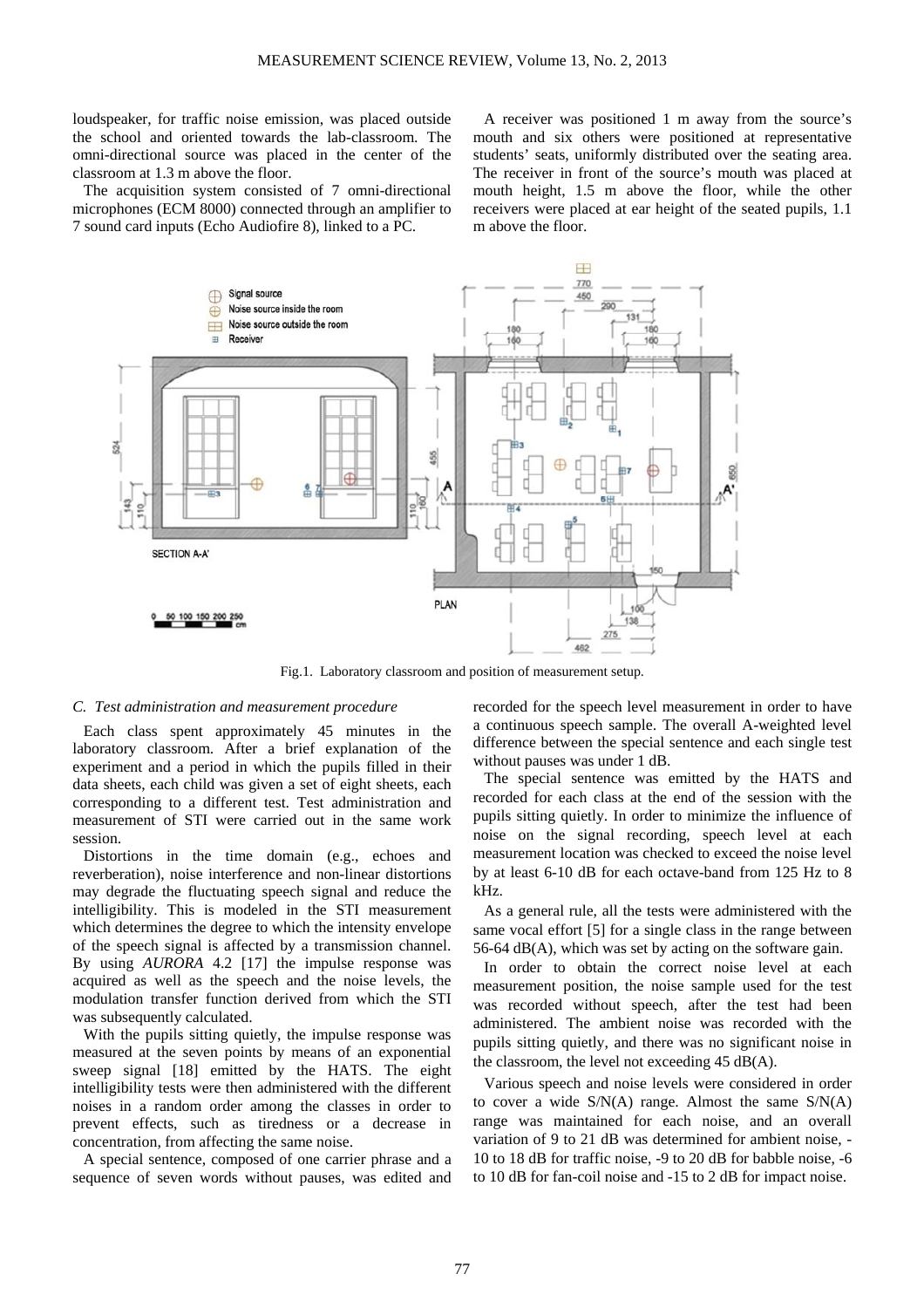#### 3. DATA EXPLORATION AND ANALYSES

An exploratory data analysis was preliminary performed ([19], [20]). The eight tests were administered to 239 pupils aged 7 to 11, evenly distributed among the grades for a grand total of 1912 useful tests. The native language listeners were 88%, and 51% were male. More details about the selection of the sample are given in [3].

The speech intelligibility score (IS) of each pupil was expressed as the percentage of the words understood correctly, with no correction applied for the *a priori* probability of 50 per cent correct responses as a consequence of the two-alternative-choice procedure ([13],  $[15]$ .

For each test seven pairs of words were used, hence the possible answers are integers from 0 (none correct) to 7 (all correct), and therefore resolution is 1/8 (12.5%). Clearly, when the transmission channel is worse than a threshold low level the answer is always 0, while when it is better than a given high level the answer is always 7. Beyond that range of transmission, the method lacks sensitivity, leading therefore to an accumulation of answers on 0 and/or 7 scores.

To address the problem of the lack of sensitivity beyond boundaries frequently too close, the listening difficulty score was proposed by Sato et al. [9] as an alternative approach to IS. In this work, its contrary, the Listening Easiness Score, LES, was determined. For each word, it is based on a fivepoint discrete scale, ranging from 0 to 100%: the lowest corresponds to "extremely difficult", 25% to "difficult", 50% to "fairly easy", 75% to "easy" and 100% to "definitely easy". LES is calculated as the average of the scores obtained for the seven words pertaining to each test. It should be noted that LES increases for conditions with improved speech transmission, coherently to IS.

The elementary variation of  $\pm$  25% on each single evaluation gives, on the average of seven words, a LES resolution of one seventh of 25% (3.6%). In the case of questionnaires with one or more missing answers the real resolution can change, but for evaluating the method it is sufficient to consider the nominal resolution, that for LES is really better than for IS, and this helps to overcome the problem of the limited range. Moreover, LES being influenced by personal preferences, the boundaries at 0% and 100% are not as strictly determined as for IS, but are quite variable among different jury members, and this too helps to get a larger range of LES *vs.* transmission conditions. Nevertheless, also for LES an accumulation, mainly on upper value of 100%, is frequently present.

The pupils' seating area in each classroom was divided into seven approximately equal areas around each measurement point. Each area included at least two pupils' positions in order to relate the objective parameters to the speech intelligibility scores. The IS and LES for each pupil was associated with the STI value measured by the closest microphone.

A rigorous evaluation of STI resolution is difficult and hardly meaningful if based only on instrumental reading resolutions, because of the involvement of human related aspects. It therefore makes sense to accept as resolution the Just Noticeable Difference (JND) of 5% indicated in [22].

#### *A. Truncation problems*

The IS and LES were examined as a function of STI, as this was the key independent variable in the experiments. Both IS and LES are inherently bounded. As far as IS is concerned, when acoustic conditions are particularly favorable and over a certain upper level, all the answers (7 in this study) are given correctly and a 100% score is regularly reached, the test being unable to detect any further variation. The same happens also in poor acoustic conditions, worse than a certain lower level, below which no correct results can be obtained and therefore a 0% score is always recorded. These effects are also revealed for LES, as already underlined elsewhere [10], and clearly shown in Fig.2., where the histogram of LES is compared with the normal distribution of data obtained using only data of the central part of the scale, excluding 0% and 100%. Clearly the frequency density for 0% and 100% compensates the presence of measurands in the tail zone.



Fig.2. Histogram of LES (in percent) with superimposed normal distribution, fitted using only data of the central part of the scale (excluding 0% and 100%). The upper part exhibits a compensation between the empty tail and the accumulation on 100% level. On the lower part accumulation and compensation are also present, albeit less evident owing to average shift.

Accumulation effect is also evident for data distributions given as normal probability plot (NPP) in Fig.3(a). and 3(b)., for IS and LES, respectively, exhibiting significant accumulation of scores at the upper bound. In the case of LES, accumulation of scores at the lower bound is also noticed.

These situations are avoided in metrological practice, e.g., by selecting instruments with adequate coverage of all the measurand range; in some instances, however, accumulations have to be managed, as occurred elsewhere [23].

Average and standard deviation may not be resorted to, owing to results falling at both bounds ([1], [2]). Fig.3. points out that distortion problems, evidenced by the amount of asymmetry, are more significant for IS than for LES and it also confirms that IS presents a resolution lower than LES.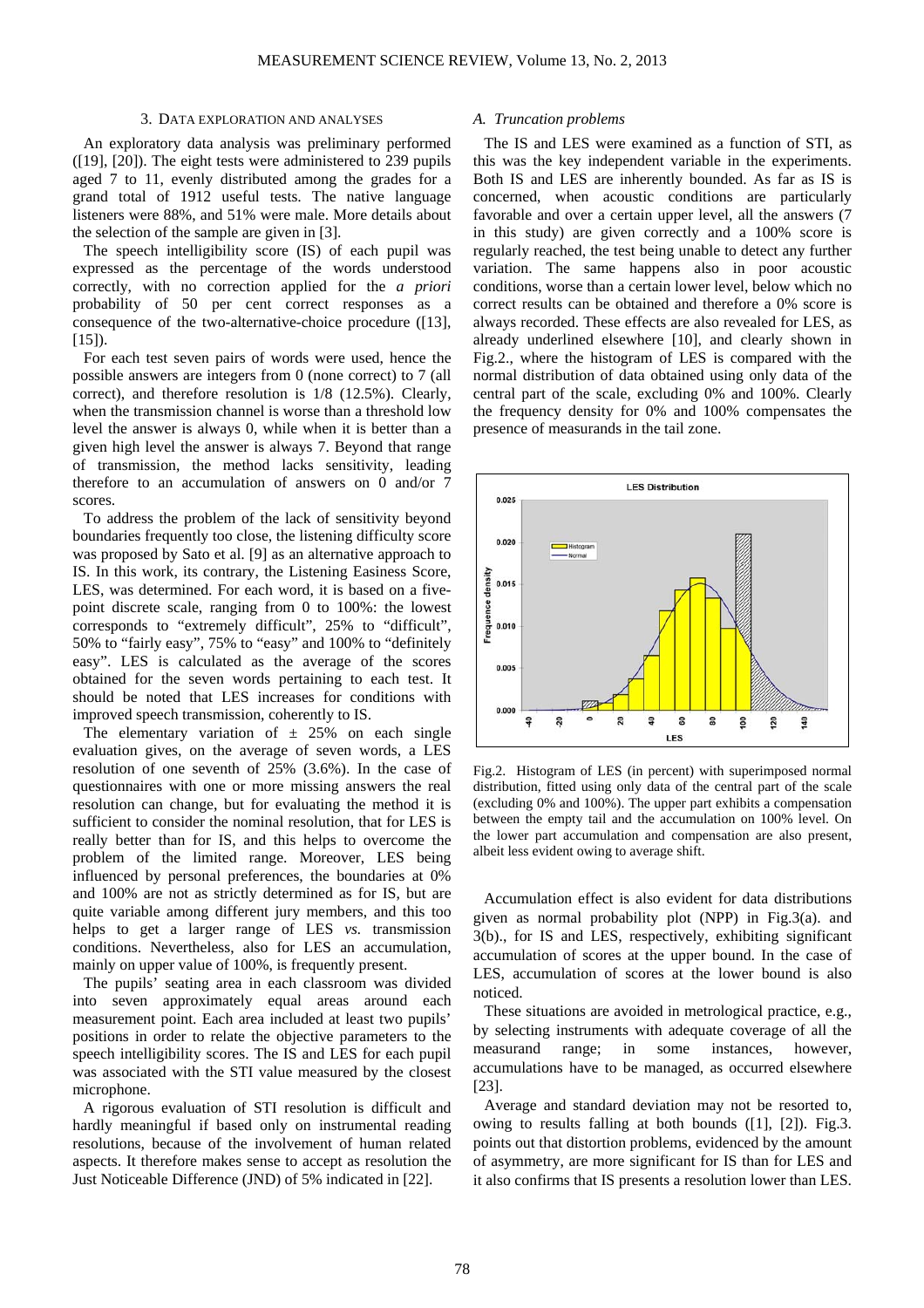

Fig.3. Normal probability plot of IS (a) and LES (b), both in percent, for the complete data set. Standard normal order statistic medians *z* shown in ordinate, [21].

## *B. Management of truncated data*

A severe truncation problem was detected, both for intelligibility score (IS) and listening easiness score (LES), particularly felt for higher values of STI. To address this problem, data were divided into 10 groups, identified by their decile based on STI, each group consisting of about 190 entries. STI ranges pertaining to the first eight groups are by and large comparable to the just noticeable difference (JND) of the index corresponding to 0.05 [19], while the last two groups exhibit a larger scatter, as shown in Table 1.

Table 1. Descriptive statistics relevant to the 10 groups identified by decile based on STI (adimensional).

| Group          | STI (central value) | STI (range) | N   |
|----------------|---------------------|-------------|-----|
|                | 0.237               | 0.056       | 195 |
| $\overline{c}$ | 0.287               | 0.040       | 191 |
| 3              | 0.323               | 0.031       | 188 |
| 4              | 0.357               | 0.033       | 195 |
| 5              | 0.409               | 0.063       | 197 |
| 6              | 0.462               | 0.041       | 182 |
| 7              | 0.494               | 0.019       | 207 |
| 8              | 0.542               | 0.076       | 176 |
| 9              | 0.648               | 0.122       | 205 |
| 10             | 0.804               | 0.184       | 176 |

Normal probability plots (NPP) of both IS and LES are shown in Fig.4(a). and 4(b). for group No. 5, and in Fig.5(a). and 5(b). for group No. 10. For increasing STI values the saturation problem is seen to become more severe. Similar probability plots were drawn for all the groups in the course of the analysis. If in the NPP the extreme scores (i.e., 0 and 100%) are excluded, paths can reasonably be approximated with straight lines, as can be argued from Fig.3.



Fig.4. Normal probability plot of IS (a) and LES (b), both in percent, for group No. 5, i.e., for STI ranging from 0.377 to 0.440.



Fig.5. Normal probability plot of IS (a) and LES (b), both in percent, for group No. 10, i.e., for STI ranging from 0.712 to 0.896.

The hypothesis that measurands are distributed normally, but the limited range of the measurement methods adopted accumulates on the bounds all the results of the tails, can therefore be considered.

For the evaluation of statistical parameters, the simple elimination of the extreme data certainly produces erroneously mean values and smaller values of standard deviations.

However, the statistical parameters of LES and IS can be directly evaluated from the rectilinear part of NPP by taking into account the standardizing transformation: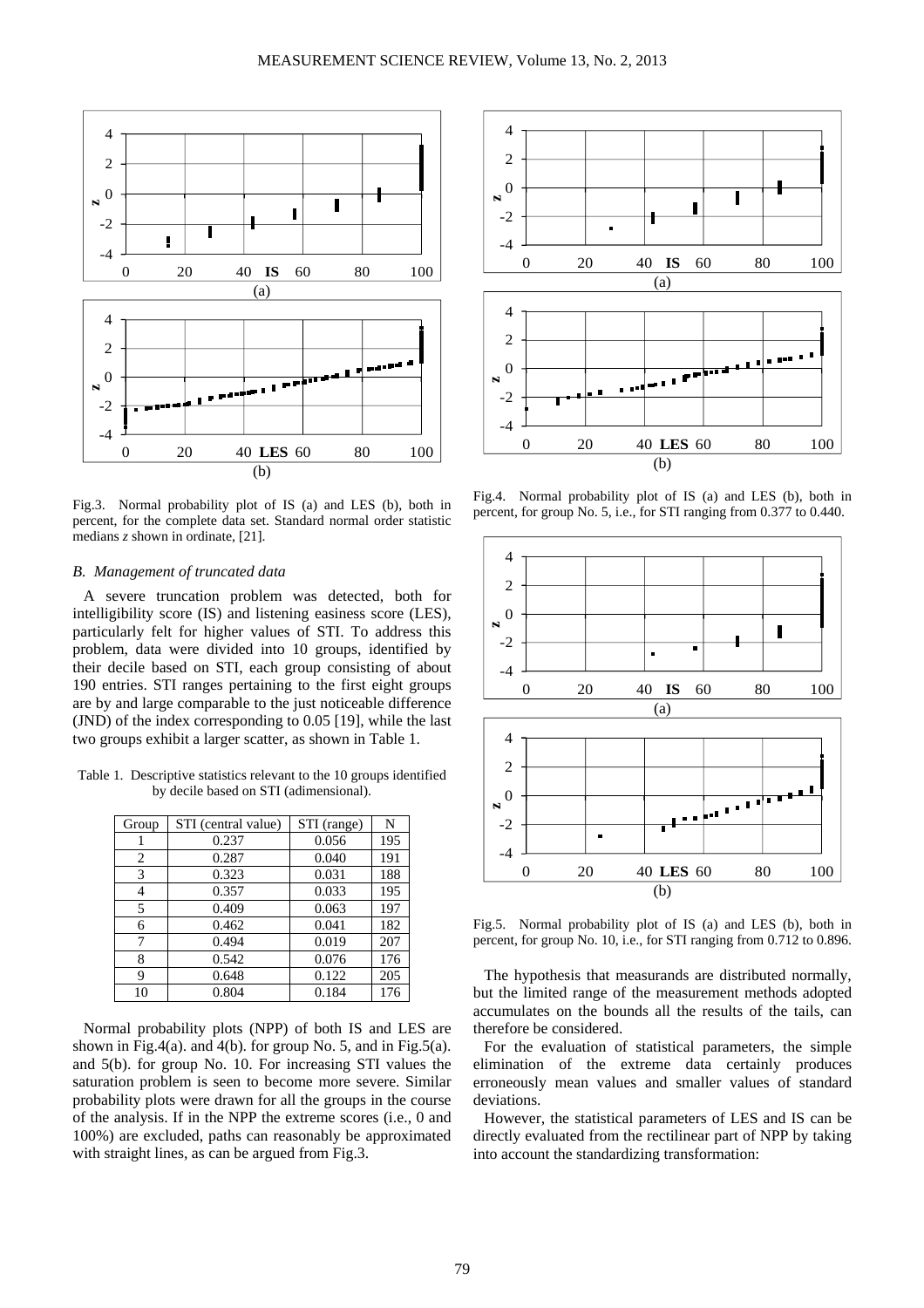$$
z = \frac{x - m}{s} \tag{2}
$$

where  $x$  is the value of IS or LES,  $m$  is the average value,  $s$ is the standard deviation and *z* is the relevant standard normal variable.

The least squares line derived from the data subset obtained excluding the extreme scores is the following:

$$
z = a + bx \tag{3}
$$

where *a* and *b* are the regression coefficients.

Mean *m* and standard deviation *s* may be calculated as follows:

$$
z = 0 \Rightarrow x = -\frac{a}{b} = m
$$
  
\n
$$
z = 1 \Rightarrow x = \frac{1-a}{b} = m + s \Rightarrow s = \frac{1}{b}
$$
 (4)

Statistical parameters for the ten groups are given in Table 2.

Table 2. Mean value *m*, standard deviation *s* and expanded uncertainty of the mean  $U_m$  for each group of IS and LES derived with least squares applied to the rectilinear part of the NPP.

| Group | STI   | $IS/\%$        |      |       | $LES/$ % |      |       |  |
|-------|-------|----------------|------|-------|----------|------|-------|--|
|       |       | $\mathfrak{m}$ | S    | $U_m$ | m        | S    | $U_m$ |  |
| 1     | 0.240 | 74.0           | 22.0 | 0.73  | 55.4     | 25.6 | 0.31  |  |
| 2     | 0.281 | 74.5           | 22.2 | 0.75  | 52.8     | 27.3 | 0.23  |  |
| 3     | 0.323 | 80.0           | 22.0 | 1.1   | 59.2     | 24.5 | 0.31  |  |
| 4     | 0.357 | 82.8           | 20.1 | 1.1   | 62.0     | 22.1 | 0.25  |  |
| 5     | 0.405 | 85.5           | 20.7 | 1.0   | 69.7     | 25.8 | 0.35  |  |
| 6     | 0.469 | 87.4           | 17.2 | 1.1   | 70.3     | 22.6 | 0.34  |  |
| 7     | 0.493 | 89.0           | 21.4 | 1.1   | 74.8     | 19.9 | 0.28  |  |
| 8     | 0.537 | 94.7           | 23.5 | 1.7   | 73.5     | 22.2 | 0.31  |  |
| 9     | 0.662 | 99.5           | 24.1 | 2.3   | 81.1     | 25.3 | 0.34  |  |
| 10    | 0.741 | 114.4          | 24.1 | 4.6   | 88.4     | 20.5 | 0.39  |  |

The uncertainty of the mean values, evaluated as prescribed by the *Guide to the Expression of Uncertainty in Measurement* (GUM) [24], is generally around 0.3% for LES, while for IS it is about 1% and up to 5% for the highest STI intervals (groups 8, 9 and 10), where the intersection of the rectilinear part of the NPP with abscissa axis is significantly higher than 85.7%, i.e., the maximum IS available before 100%. This involves extrapolation and consequently a much higher uncertainty.

In order to show that theoretical axioms  $([1], [2])$  correctly forbid estimates of IS and LES by the usual computation of average and standard deviation from all data, Table 3 reports the differences between mean values obtained considering the complete data set and those derived with least squares from the rectilinear part of NPP. Conventional mean values are lower than those derived with least squares from the rectilinear part of NPP, and absolute differences tend to increase for increasing STI values.

Table 3. Mean value *m* and standard deviation *s* obtained with conventional calculations, expanded uncertainty of the mean *Um* and absolute differences of mean values with reference to Table 2. Over a STI of about 0.5, the differences exceed the relevant expanded uncertainties, showing that conventional calculations do not give acceptable approximations.

|                     |       | Conventional calculations |                  |          |      |      | Absolute    |      |            |
|---------------------|-------|---------------------------|------------------|----------|------|------|-------------|------|------------|
| <b>STI</b><br>Group |       | $IS/\%$                   |                  | $LES/$ % |      |      | diff. $/$ % |      |            |
|                     |       | m                         | $\boldsymbol{S}$ | $U_m$    | m    | S    | $U_m$       | IS   | <b>LES</b> |
|                     | 0.240 | 72.8                      | 19.4             | 3.1      | 55.2 | 24.4 | 3.6         | 1.2  | 0.2        |
| $\overline{c}$      | 0.281 | 73.3                      | 19.6             | 3.2      | 52.5 | 26.0 | 3.9         | 1.2  | 0.3        |
| 3                   | 0.323 | 78.0                      | 18.2             | 3.2      | 58.9 | 23.6 | 3.5         | 2.0  | 0.3        |
| 4                   | 0.357 | 81.1                      | 17.3             | 2.8      | 61.7 | 21.3 | 3.1         | 1.7  | 0.3        |
| 5                   | 0.405 | 83.0                      | 16.5             | 2.9      | 68.3 | 23.1 | 3.6         | 2.5  | 1.4        |
| 6                   | 0.469 | 85.6                      | 13.7             | 2.5      | 69.4 | 20.9 | 3.3         | 1.8  | 0.9        |
| 7                   | 0.493 | 85.4                      | 16.1             | 2.9      | 74.0 | 18.3 | 2.7         | 3.6  | 0.8        |
| 8                   | 0.537 | 87.8                      | 15.2             | 3.5      | 72.2 | 20.4 | 3.3         | 6.9  | 1.3        |
| 9                   | 0.662 | 90.3                      | 14.4             | 3.3      | 77.7 | 20.9 | 3.5         | 9.2  | 3.4        |
| 10                  | 0.741 | 96.2                      | 8.9              | 3.6      | 84.7 | 15.6 | 3.0         | 18.2 | 3.7        |

Over a STI of about 0.5, the differences exceed the relevant expanded uncertainties, therefore, conventional calculations do not give acceptable approximations. Furthermore, standard deviations calculated using the conventional methods are smaller for higher values of STI as a consequence of truncation, while standard deviations derived from the NPP regression are substantially more uniform over the ten groups.

## *C. Subjective parameters as functions of STI*

Using mean values derived from the NPP regressions, the following linear regressions between STI, IS and LES are identified:

$$
IS = 73 \cdot STI + 55 \tag{5}
$$

$$
LES = 68 \cdot STI + 38 \tag{6}
$$



Fig.6. Regression of intelligibility score IS (in percent) vs. speech transmission index (STI) with 95% confidence bands for observations (solid) and for regression line (dashed). Since the upper limit of IS is 100%, values of STI nominally exceeding 0.62 in the present case entail saturation, in substantial agreement with other findings, [14].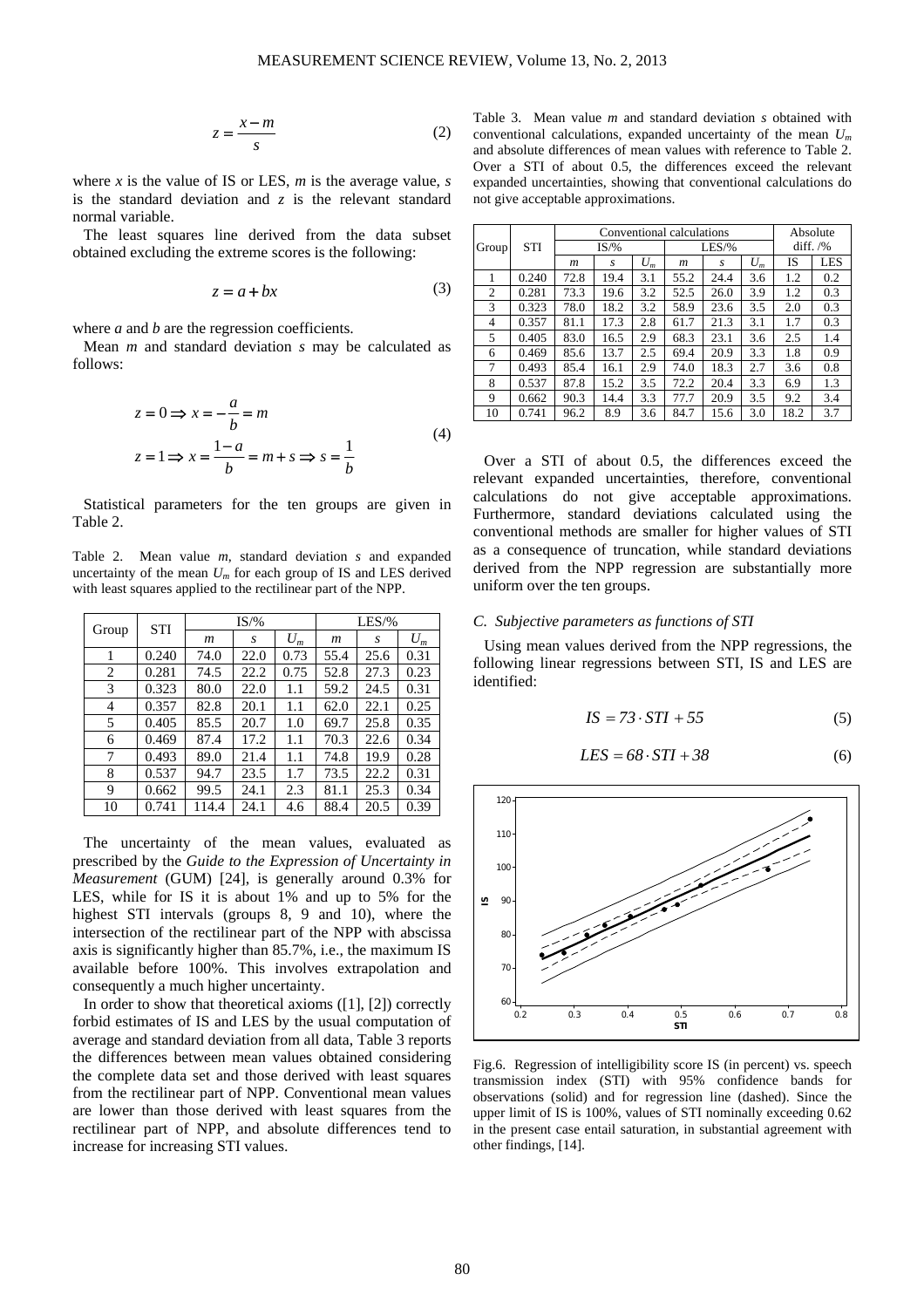

Fig.7. Regression of listening easiness score LES (in percent) vs. speech transmission index (STI) with 95% confidence bands for observations (solid) and for regression line (dashed).

Some fitting models, e.g., logarithmic, proved to be adequate elsewhere [3], however, in the case at hand the linear models have proved to be the best ones.

Figs.6 and 7. show mean values with regression lines for IS and LES versus STI. Possible bias of the models is evidenced in the plots by 95% confidence bands for regression lines (dashed), while the external band (solid) combines the effect of the reproducibility of observation, in the averaging conditions adopted. Both models explain over 95% of variation, thus proving adequate for estimating IS and LES in terms of STI. For both regression models the uncertainty involved is about 4%, while for observations it is about 8%.

### 4. DISCUSSION AND CONCLUSIONS

Three different methods were considered for evaluation of speech transmission characteristics in a comprehensive series of classroom tests. Two methods are direct evaluations: Speech Intelligibility Score, IS, described in ISO 9921 [5], is a performance test, and Listening Easiness Score, LES, described in literature [10], is based on a discrete scale questionnaire. The third one, Speech Transmission Index, STI, described in EN 60268-16 [8], is aimed at the evaluation of the characteristics of a transmission channel by instrumental measurements. A metrological analysis of IS and LES showed different performances and measurement capabilities. Removal of the IS and LES non-normality characteristics catered for evaluation of such terms as averages, standard deviations and linear relationships. Had efficient estimation of IS and LES characteristics been the main goal, a suitably smaller range would have been selected.

The metrological characteristics for IS and LES not only concern the methods themselves, but are also related to their implementation. However, the considerations given below, specific for the test schemes adopted in the present case study, may also be adapted to other cases, e.g., when the number of target words increases (improvement of resolution) or when the type of speech material has changed (variation of difficulty).

Given the main purpose of STI, identification of mathematical models allowing evaluation of IS and LES in

terms of STI was deemed important, as well as analysis of performances and characteristics of IS and LES. IS resolution was found to be remarkably inferior to that of LES and both methods exhibited a problem of measurement range, the scale being truncated at 0% and 100%, not covering the span of the effects of acoustic conditions of the transmission channel. This entails an abrupt change of sensitivity at the boundaries, underlining that the corresponding measurement scale of both methods does not fulfill the conditions of an interval or ratio scale over the whole range of possible values of the measurand; therefore conventional measures of average and standard deviation become misleading.

An alternative method based on NPP was therefore developed to fill the gap, enabling identification of mathematical models relating IS and LES to STI, as well as estimation of parameters and related uncertainty over a reasonably broad range. Statistical inferences may thus be drawn on IS and LES in terms of STI at specified confidence levels.

Comparison of performances of IS and LES shows that these methods exhibit substantially similar metrological capabilities, as model relative uncertainty does not exceed 4% for both IS and LES, uncertainties in prediction of new observations being about twice as large for both. This is due to the fact that, while the reproducibility of single points for LES is lower than for IS (see standard deviations in Table 2.), the scatter of LES points about the regression line exceeds that pertaining to IS, as shown in Figs.6. and 7., explaining substantially equal overall uncertainty for IS and LES.

Dependence of the measurement capabilities of IS and LES on their practical implementation suggests, as future work, to further investigate, from the metrological point of view, alternative implementations of the methods and their resolution, reproducibility and uncertainties.

Not strictly metrological, but substantial factors to be taken into account when considering an improvement of the method, are the effects on jury responses and the costs involved. A change based for instance on increasing the number of target words can produce a lack of attention of the listeners [14] and higher costs involved in terms of the time consumed. Therefore, metrological and practical conditions deserve careful harmonization.

#### **REFERENCES**

- [1] Stevens, S.S. (1946). On the theory of scales of measurement. *Science*, 103 (2684), 677-680.
- [2] Barbato, G., Farné, S., Genta, G. (2008). Management of subjective evaluations represented by ordinal scales. In *12th IMEKO TC1 & TC7 Joint Symposium on Man, Science & Measurement*, 3-5 September 2008. IMEKO, 89-94.
- [3] Astolfi, A., Bottalico, P., Barbato, G. (2012). Subjective and objective speech intelligibility investigations in primary school classrooms. *Journal of Acoustical Society of America,* 131 (1), 247-257.
- [4] Klein, J.P., Moeschberger, M.L. (2003). S*urvival Analysis: Techniques for Censored and Truncated Data* (2nd ed.). New York: Springer.